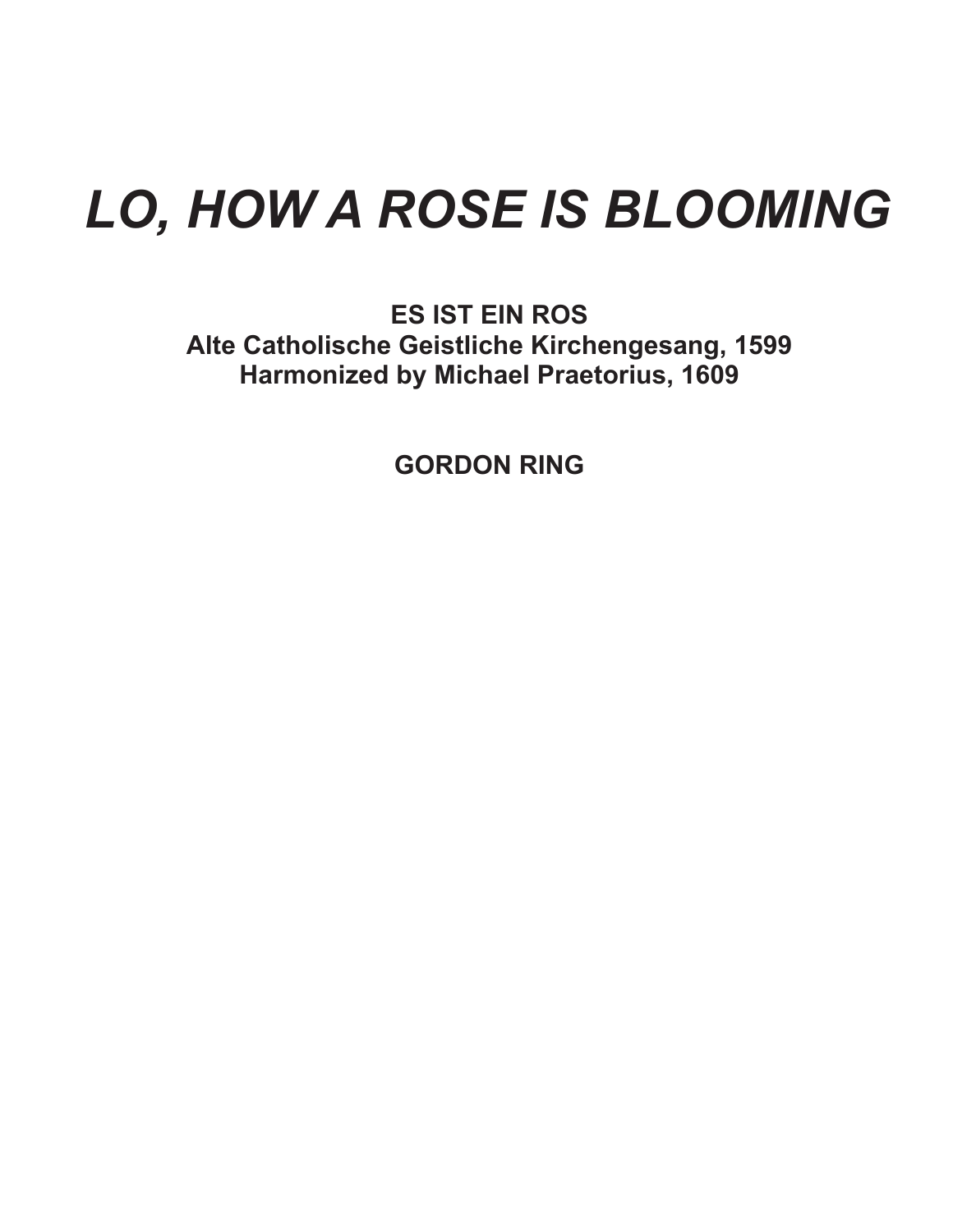## *LO, HOW A ROSE IS BLOOMING*

## **ES IST EIN ROS**

**Alte Catholische Geistliche Kirchengesang, 1599 Harmonized by Michael Praetorius, 1609**

**GORDON RING**







© Copyright 2019, Gordon Ring Music All Rights reserved.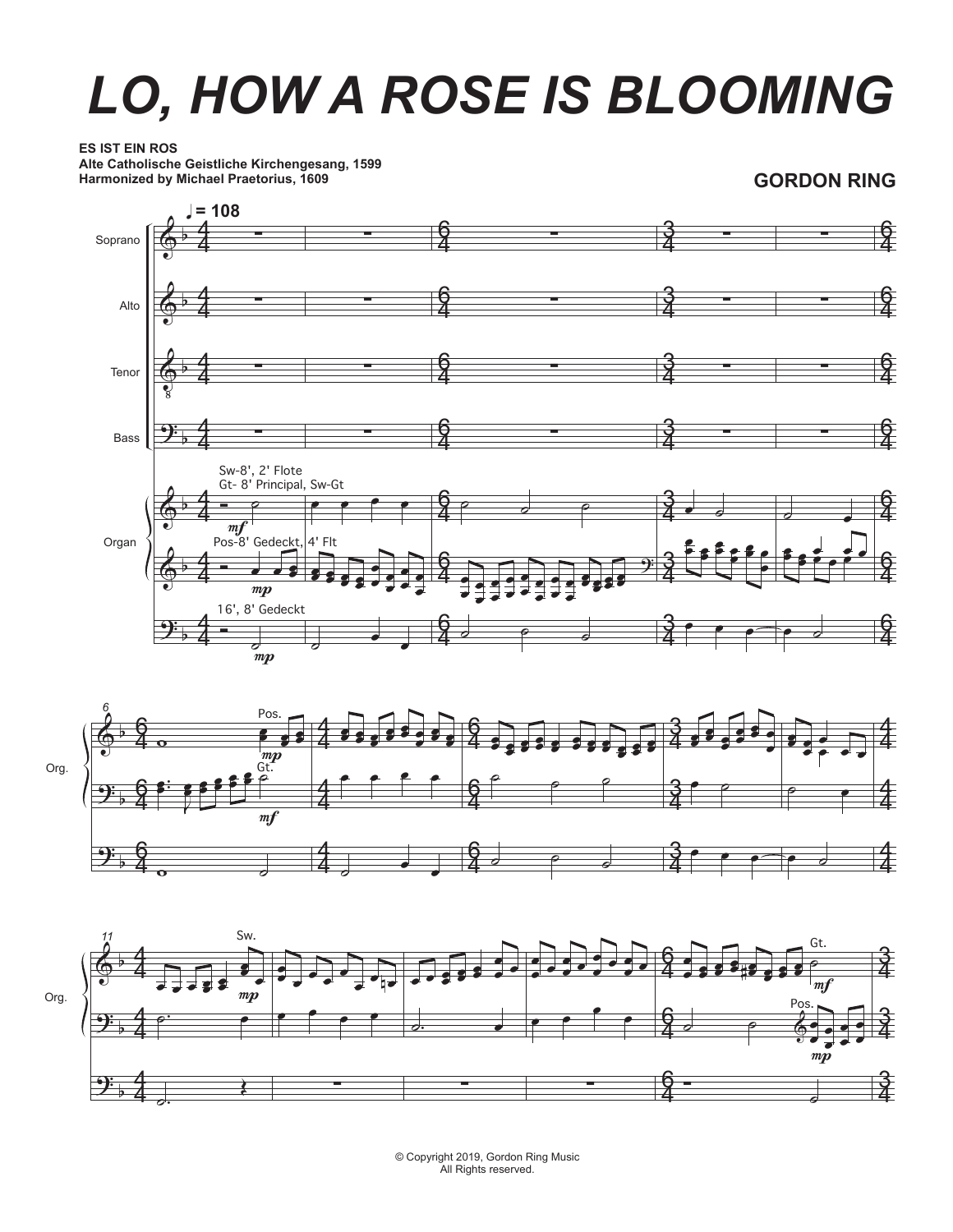

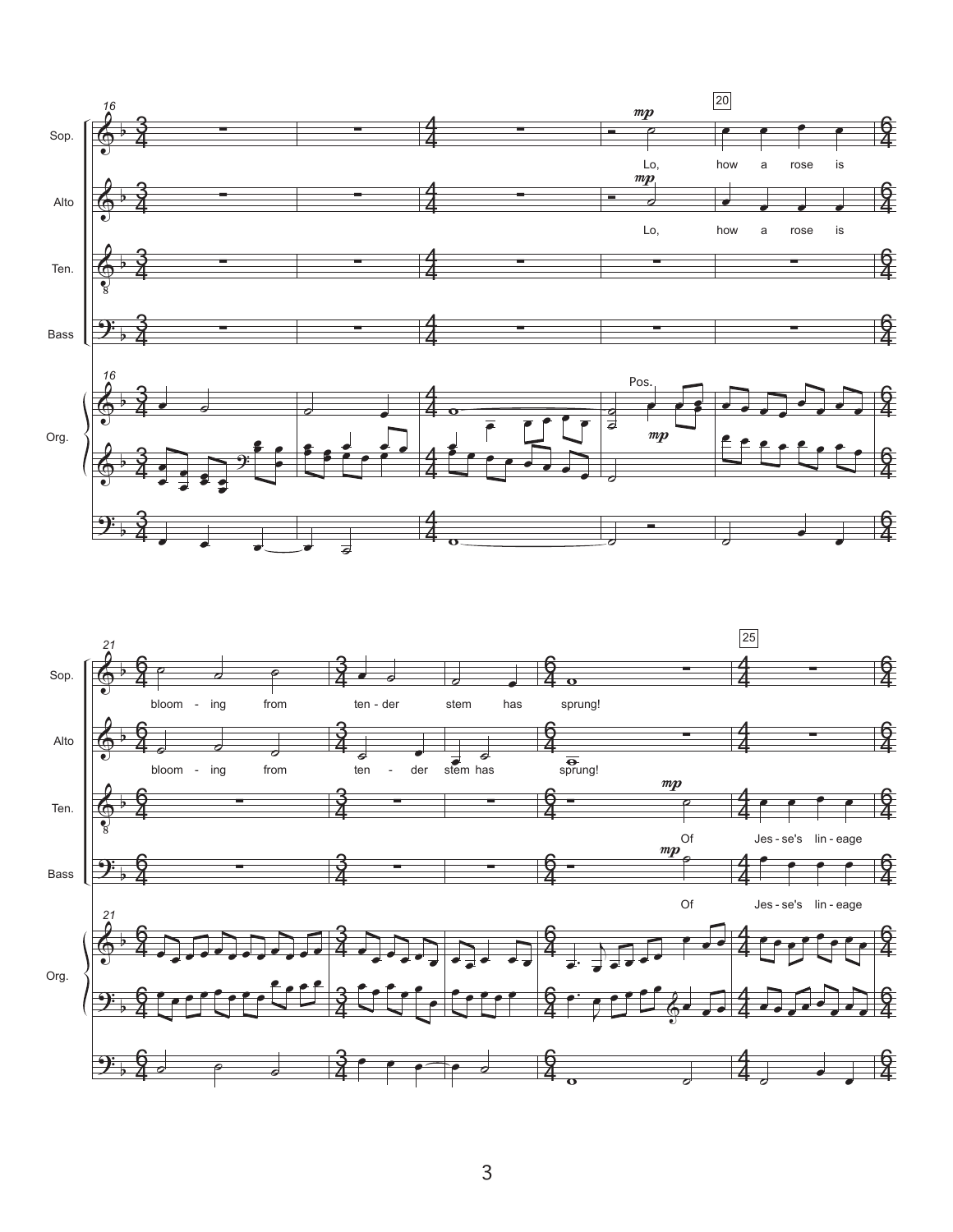

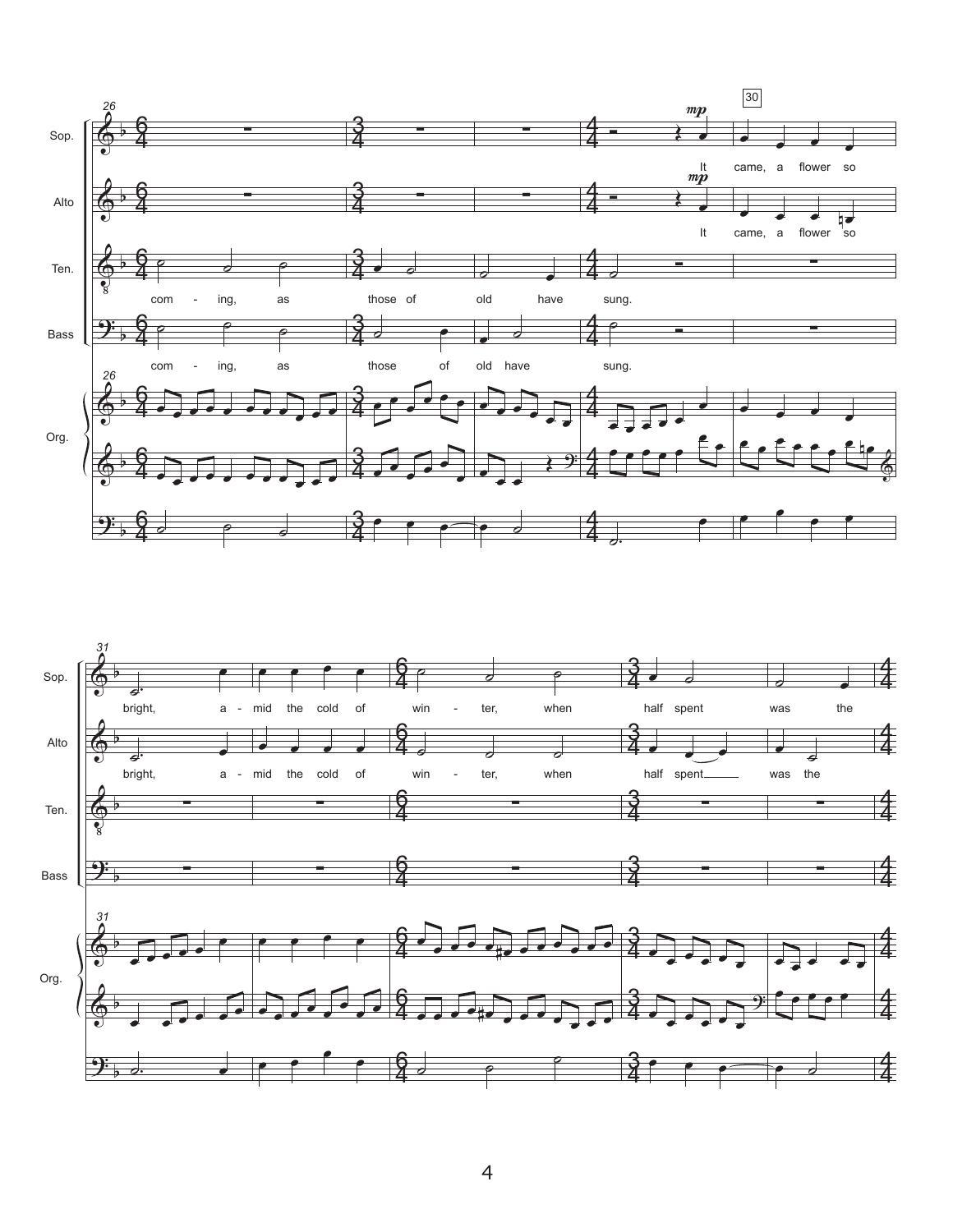

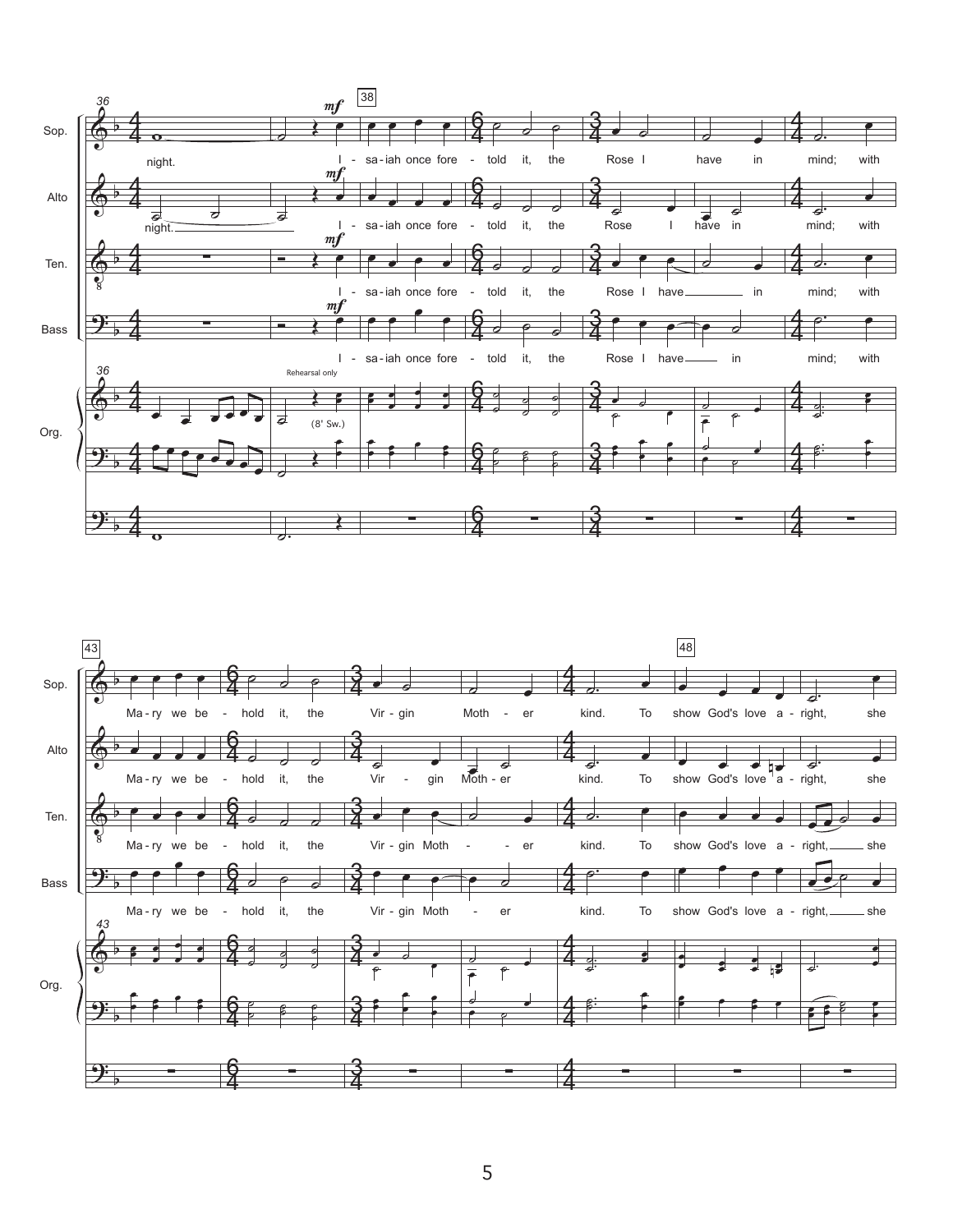

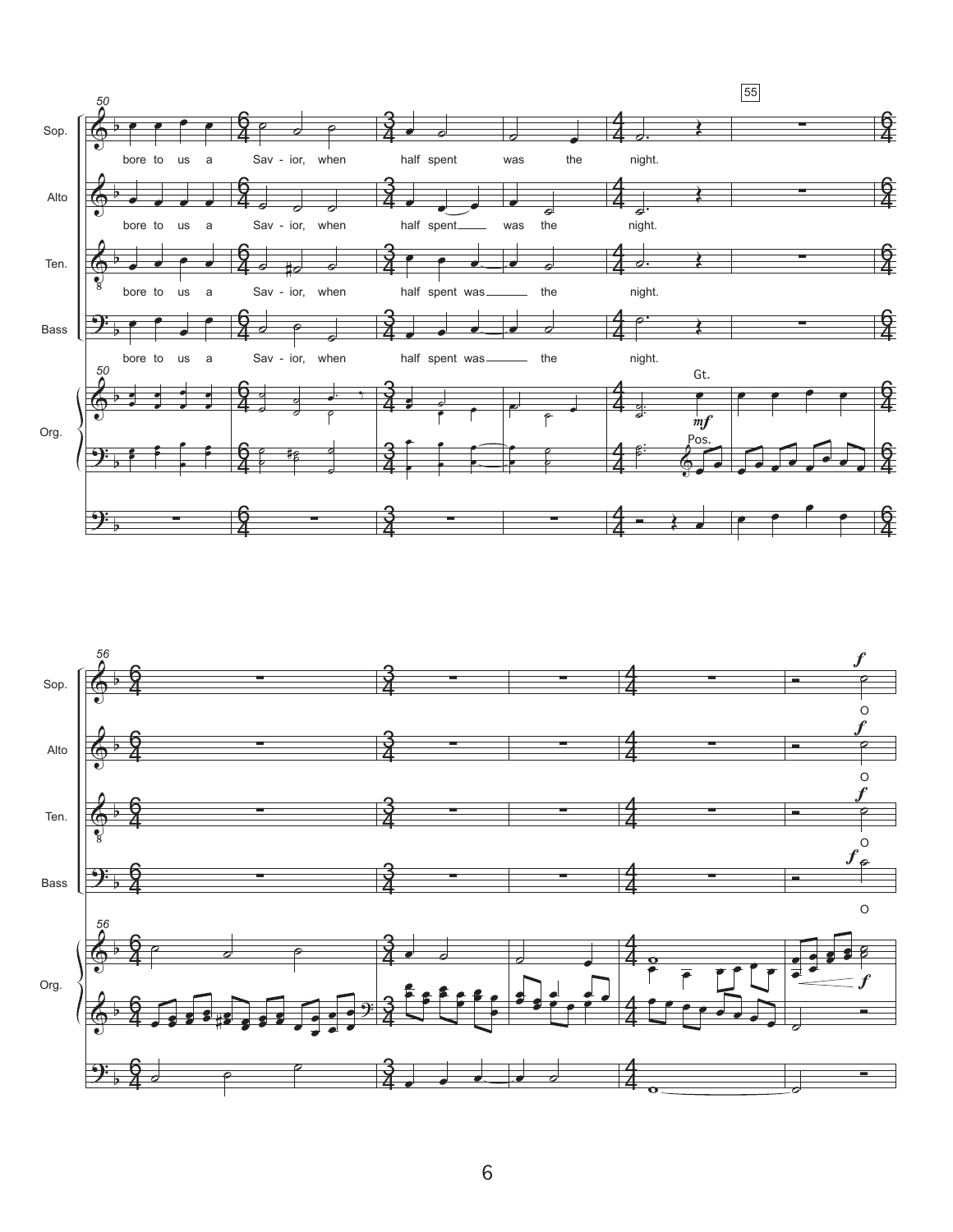